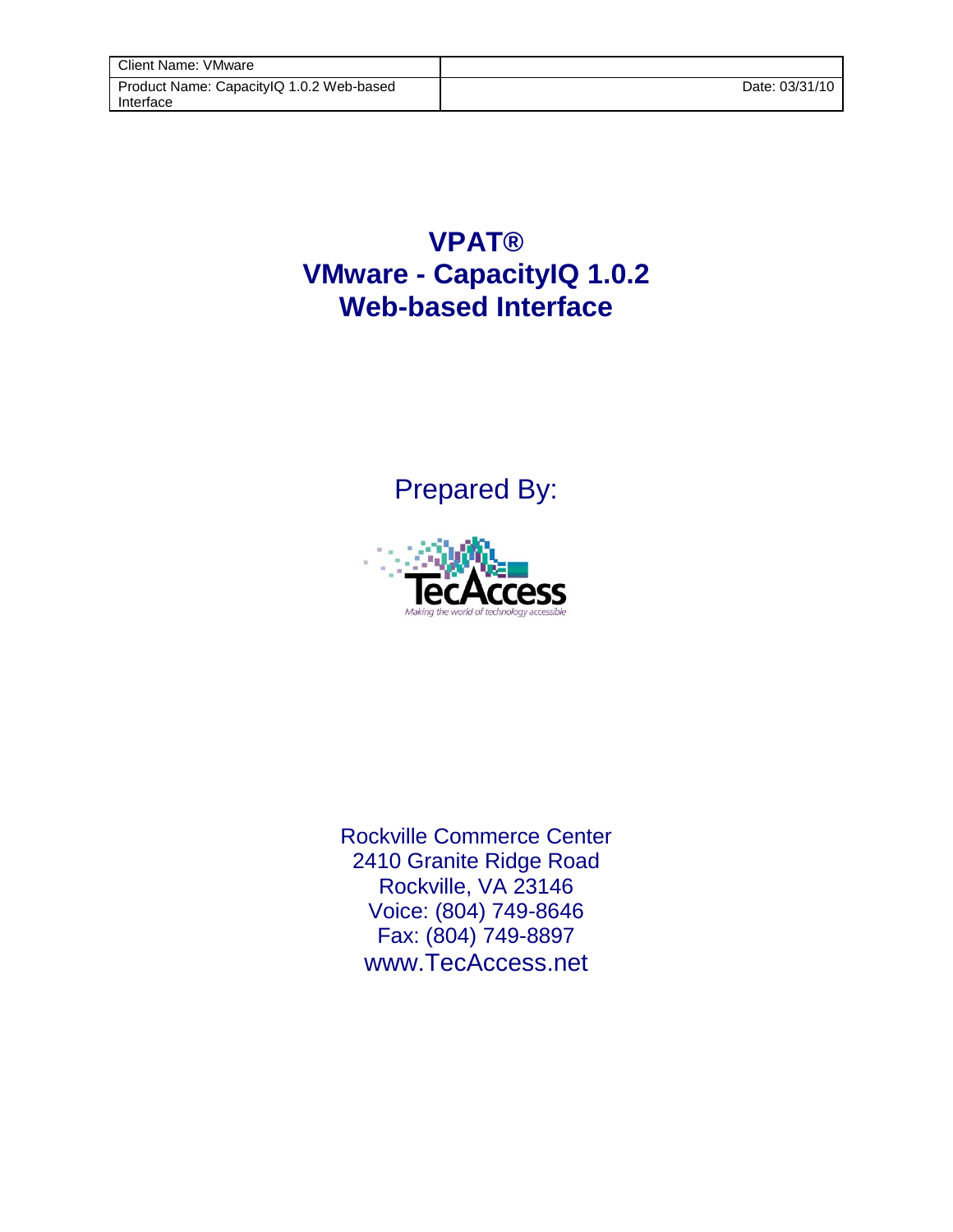## **VPAT**

**Product**: VMware CapacityIQ 1.0.2 Web-based Interface **Contact for more information:** http://www.VMware.com **Date:** March 31, 2010

| <b>Summary of Voluntary Product Accessibility Template</b>            |                                      |                                                                         |
|-----------------------------------------------------------------------|--------------------------------------|-------------------------------------------------------------------------|
| <b>Criteria</b>                                                       | <b>Supporting</b><br><b>Features</b> | <b>Remarks and Explanations</b>                                         |
| Section 1194.21 Software Applications and<br><b>Operating Systems</b> | Supports with<br>Exceptions          | Please refer to the attached 1194.21 VPAT.                              |
| Section 1194.22 Web-based Internet<br>Information and Applications    | Supports with<br>Exceptions          | Please refer to the attached 1194.22 VPAT.                              |
| Section 1194.23 Telecommunications<br>Products                        | Not Applicable                       |                                                                         |
| Section 1194.24 Video and Multimedia<br>Products                      | Not Applicable                       |                                                                         |
| Section 1194.25 Self-contained, Closed<br>Products                    | Not Applicable                       |                                                                         |
| Section 1194.26 Desktop and Portable<br>Computers                     | Not Applicable                       |                                                                         |
| Section 1194.31 Functional Performance<br>lCriteria                   | Supports with<br>Exceptions          | Please reference the attached 1194.21,<br>1194.22 and 1194.31 sections. |
| Section 1194.41 Information,<br>Documentation and Support             | <b>Supports</b>                      | Please reference the attached 1194.41<br>section.                       |

 $\overline{r}$ 

٣Ì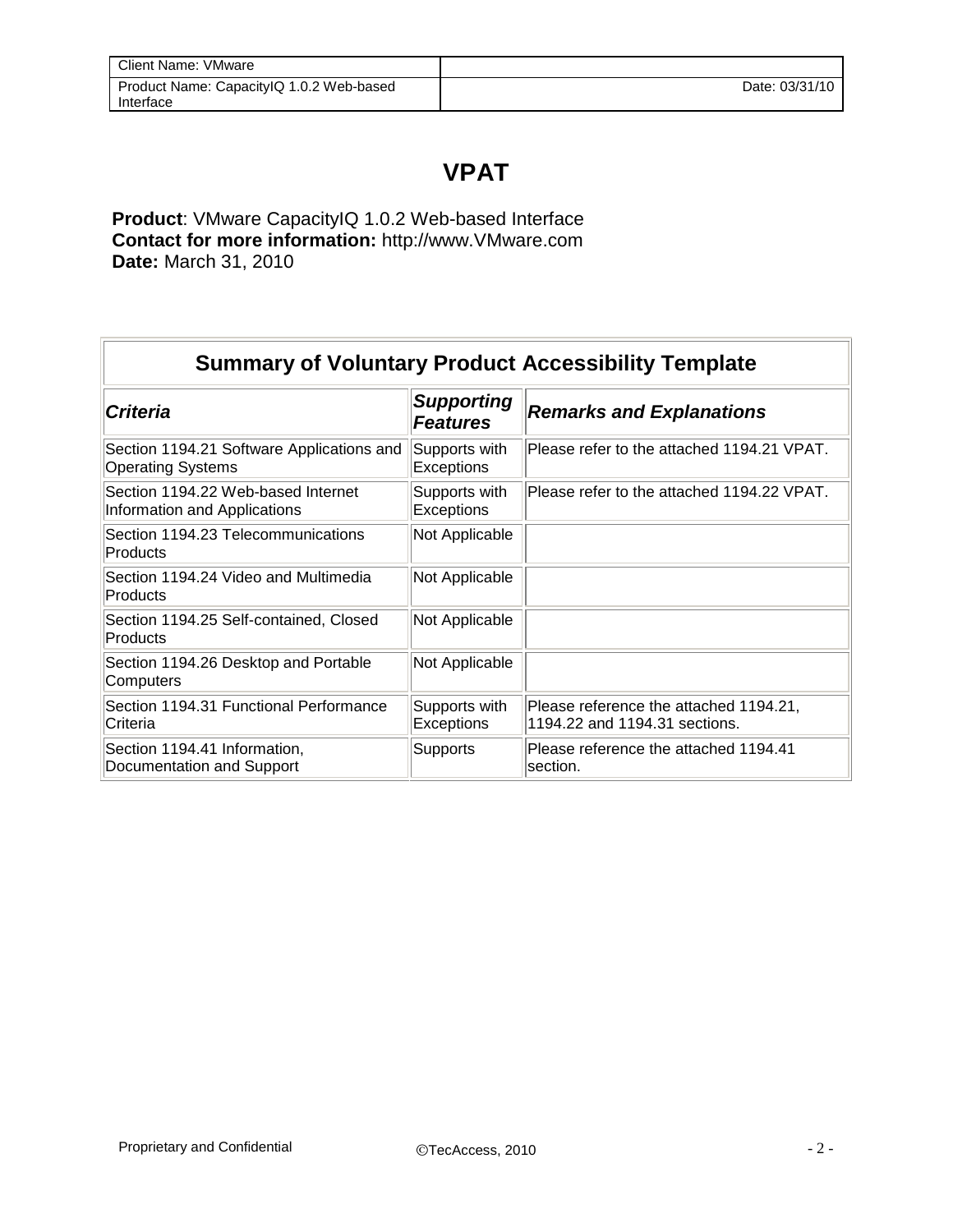| Client Name: VMware                                   |                |
|-------------------------------------------------------|----------------|
| Product Name: CapacityIQ 1.0.2 Web-based<br>Interface | Date: 03/31/10 |

| <b>Supporting Features (second column on VPAT)</b>                         |                                                                                                                                                                                                                                                                                                                                           |  |
|----------------------------------------------------------------------------|-------------------------------------------------------------------------------------------------------------------------------------------------------------------------------------------------------------------------------------------------------------------------------------------------------------------------------------------|--|
| <b>Supports</b>                                                            | Use this language when you determine the product fully<br>meets the letter and intent of the Criteria.                                                                                                                                                                                                                                    |  |
| <b>Supports with Exceptions</b>                                            | Use this language when you determine the product does not<br>fully meet the letter and intent of the Criteria, but provides<br>some level of access relative to the Criteria.                                                                                                                                                             |  |
| <b>Supports through Equivalent Facilitation</b>                            | Use this language when you have identified an alternate way<br>to meet the intent of the Criteria or when the product does not<br>fully meet the intent of the Criteria.                                                                                                                                                                  |  |
| <b>Supports when combined with</b><br><b>Compatible AT</b>                 | Use this language when you determine the product fully<br>meets the letter and intent of the Criteria when used in<br>combination with Compatible AT. For example, many<br>software programs can provide speech output when<br>combined with a compatible screen reader (commonly used<br>assistive technology for people who are blind). |  |
| <b>Does not Support</b>                                                    | Use this language when you determine the product does not<br>meet the letter or intent of the Criteria.                                                                                                                                                                                                                                   |  |
| <b>Not Applicable</b>                                                      | Use this language when you determine the Criteria does not<br>apply to the specific product.                                                                                                                                                                                                                                              |  |
| <b>Not Applicable - Fundamental Alteration</b><br><b>Exception Applies</b> | Use this language when you determine a Fundamental<br>Alteration of the product would be required to meet the<br>Criteria (see the U.S. Access Board standards for the<br>definition of "fundamental alteration").                                                                                                                        |  |

Ī.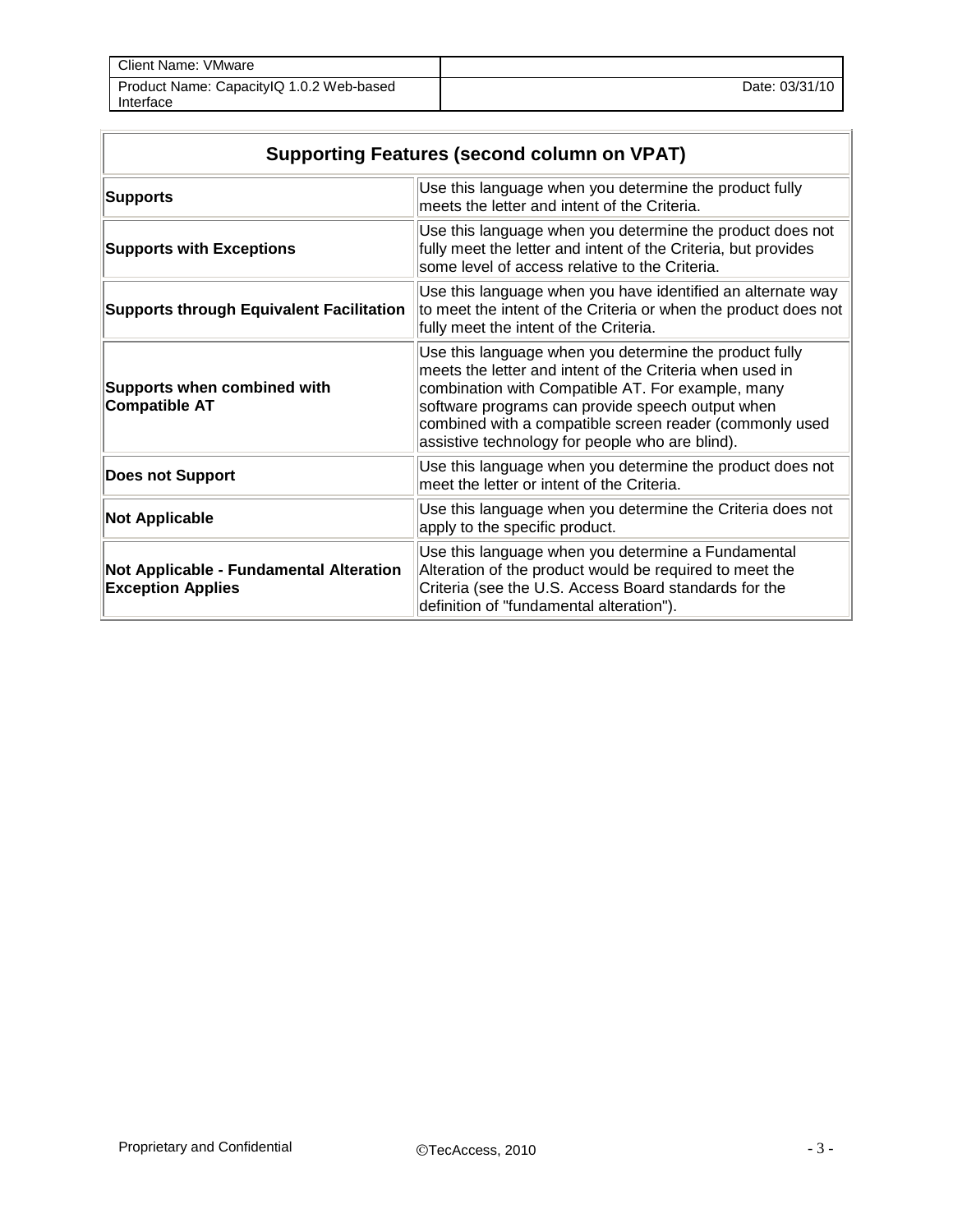| Client Name: VMware                                   |                |
|-------------------------------------------------------|----------------|
| Product Name: Capacity Q 1.0.2 Web-based<br>Interface | Date: 03/31/10 |

| 1194.21 Software Applications and Operating Systems                                                                                                                                                                                                                                                                                                                                                                                                                                                                                                                                |                                              |                                                                                                                                                                                                                                 |
|------------------------------------------------------------------------------------------------------------------------------------------------------------------------------------------------------------------------------------------------------------------------------------------------------------------------------------------------------------------------------------------------------------------------------------------------------------------------------------------------------------------------------------------------------------------------------------|----------------------------------------------|---------------------------------------------------------------------------------------------------------------------------------------------------------------------------------------------------------------------------------|
| <b>Criteria</b>                                                                                                                                                                                                                                                                                                                                                                                                                                                                                                                                                                    | <b>Supporting</b><br><b>Features</b>         | <b>Remarks and explanations</b>                                                                                                                                                                                                 |
| (a) When software is designed to run on a system<br>that has a keyboard, product functions shall be<br>executable from a keyboard where the function<br>itself or the result of performing a function can be<br>discerned textually.                                                                                                                                                                                                                                                                                                                                               | <b>Supports</b><br>with<br><b>Exceptions</b> | The Web-based interface allows<br>keyboard access to all screens,<br>but does not allow keyboard<br>access to some links outside of<br>the tabbed windows.<br>See Example in Deliverable<br><b>Document</b>                     |
| (b) Applications shall not disrupt or disable<br>activated features of other products that are<br>identified as accessibility features, where those<br>features are developed and documented according<br>to industry standards. Applications also shall not<br>disrupt or disable activated features of any<br>operating system that are identified as accessibility<br>features where the application programming<br>interface for those accessibility features has been<br>documented by the manufacturer of the operating<br>system and is available to the product developer. | <b>Supports</b>                              | The Web-based interface does<br>not interrupt or disable assistive<br>technology or assistive technology<br>features.                                                                                                           |
| (c) A well defined on-screen indication of the<br>current focus shall be provided that moves among<br>interactive interface elements as the input focus<br>changes. The focus shall be programmatically<br>exposed so that Assistive Technology can track<br>focus and focus changes.                                                                                                                                                                                                                                                                                              | <b>Supports</b>                              | The Web-based interface (not the<br>web based vSphere interface)<br>provides keyboard access to all<br>screens and the keyboard focus<br>does not lock on the screen.                                                           |
| (d) Sufficient information about a user interface<br>element including the identity, operation and state<br>of the element shall be available to Assistive<br>Technology. When an image represents a program<br>element, the information conveyed by the image<br>must also be available in text.                                                                                                                                                                                                                                                                                  | <b>Supports</b>                              | Many controls have sufficient<br>information for identifying them<br>including name, role, state and<br>value information provided<br>through Microsoft Active<br>Accessibility (MSAA). However,<br>there are some that do not. |
| (e) When bitmap images are used to identify<br>controls, status indicators, or other programmatic<br>elements, the meaning assigned to those images<br>shall be consistent throughout an application's<br>performance.                                                                                                                                                                                                                                                                                                                                                             | <b>Supports</b>                              | Image meaning is consistent.                                                                                                                                                                                                    |
| (f) Textual information shall be provided through<br>operating system functions for displaying text. The<br>minimum information that shall be made available<br>is text content, text input caret location and text<br>attributes.                                                                                                                                                                                                                                                                                                                                                 | <b>Supports</b>                              | Text is available through the<br>operating system and Assistive<br>Technology can read it.                                                                                                                                      |

 $\overline{\Gamma}$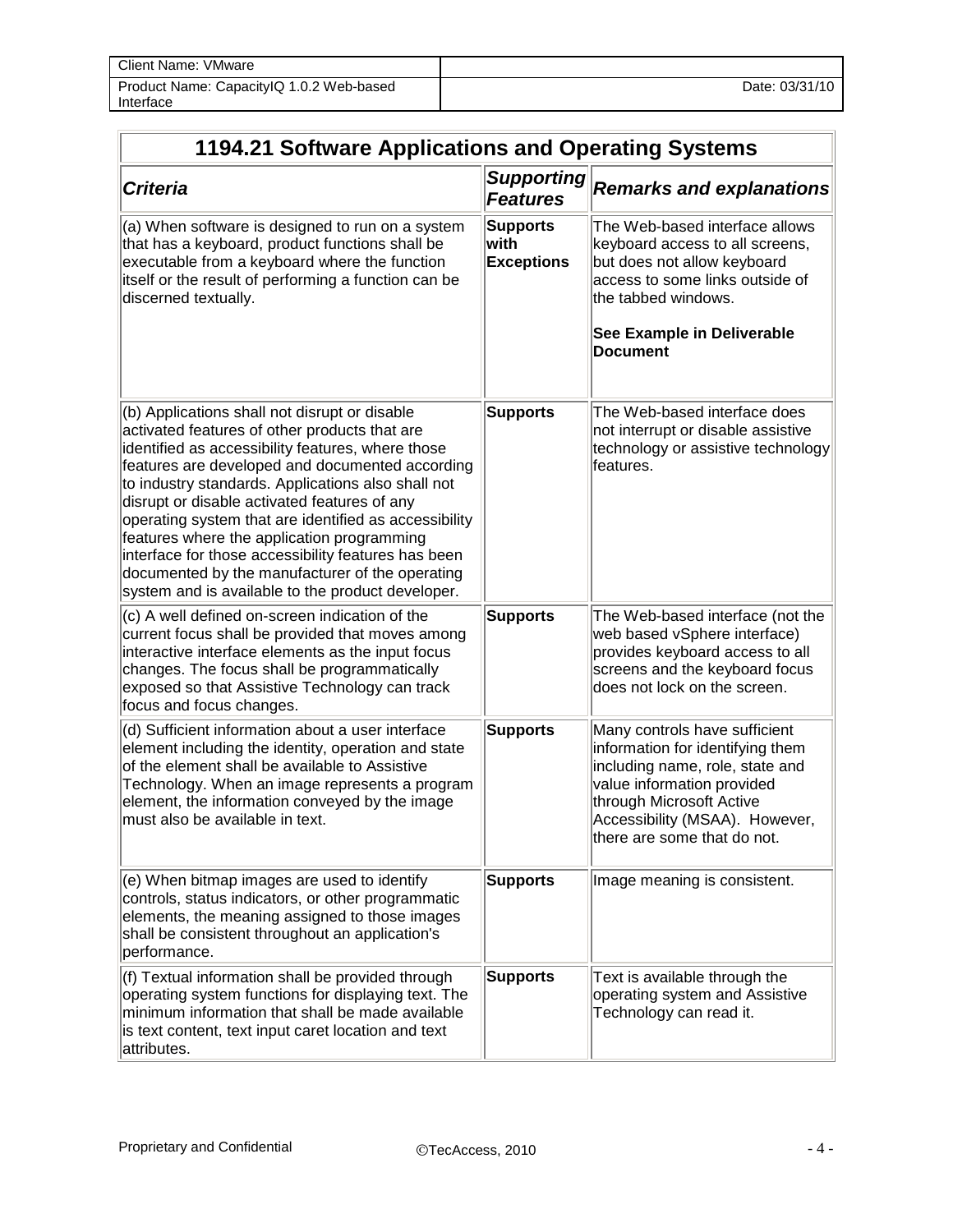| Client Name: VMware                                   |                |
|-------------------------------------------------------|----------------|
| Product Name: CapacityIQ 1.0.2 Web-based<br>Interface | Date: 03/31/10 |

| (g) Applications shall not override user selected<br>contrast, color selections and other individual<br>display attributes.                                                                                                                                | <b>Supports</b><br>lwith<br><b>Exceptions</b> | The Web based interface does<br>honor Windows high contrast but<br>not large font settings.                                                                                    |
|------------------------------------------------------------------------------------------------------------------------------------------------------------------------------------------------------------------------------------------------------------|-----------------------------------------------|--------------------------------------------------------------------------------------------------------------------------------------------------------------------------------|
| (h) When animation is displayed, the information<br>shall be displayable in at least one non-animated<br>presentation mode at the option of the user.                                                                                                      | <b>Not</b><br><b>Applicable</b>               | Animation is not used.                                                                                                                                                         |
| (i) Color coding shall not be used as the only<br>means of conveying information, indicating an<br>action, prompting a response or distinguishing a<br>visual element.                                                                                     | <b>Supports</b><br>lwith<br><b>Exceptions</b> | The page tabs are displayed in a<br>dark grey and the currently<br>selected tab is white without any<br>text equivalent.                                                       |
| (j) When a product permits a user to adjust color<br>and contrast settings, a variety of color selections<br>capable of producing a range of contrast levels<br>shall be provided.                                                                         | <b>Not</b><br>Applicable                      | The Web based interface does<br>not permit a user to adjust color or<br>contrast settings.                                                                                     |
| (k) Software shall not use flashing or blinking text,<br>objects or other elements having a flash or blink<br>frequency greater than 2 Hz and lower than 55 Hz.                                                                                            | <b>Supports</b>                               | Blinking and flashing does not<br>occur in the prohibited range.                                                                                                               |
| (I) When electronic forms are used, the form shall<br>allow people using Assistive Technology to access<br>the information, field elements, and functionality<br>required for completion and submission of the form,<br>including all directions and cues. | <b>Supports</b><br>lwith<br><b>Exceptions</b> | Many have sufficient information<br>for identifying them including<br>name, role, state and value<br>information provided through<br>Microsoft Active Accessibility<br>(MSAA). |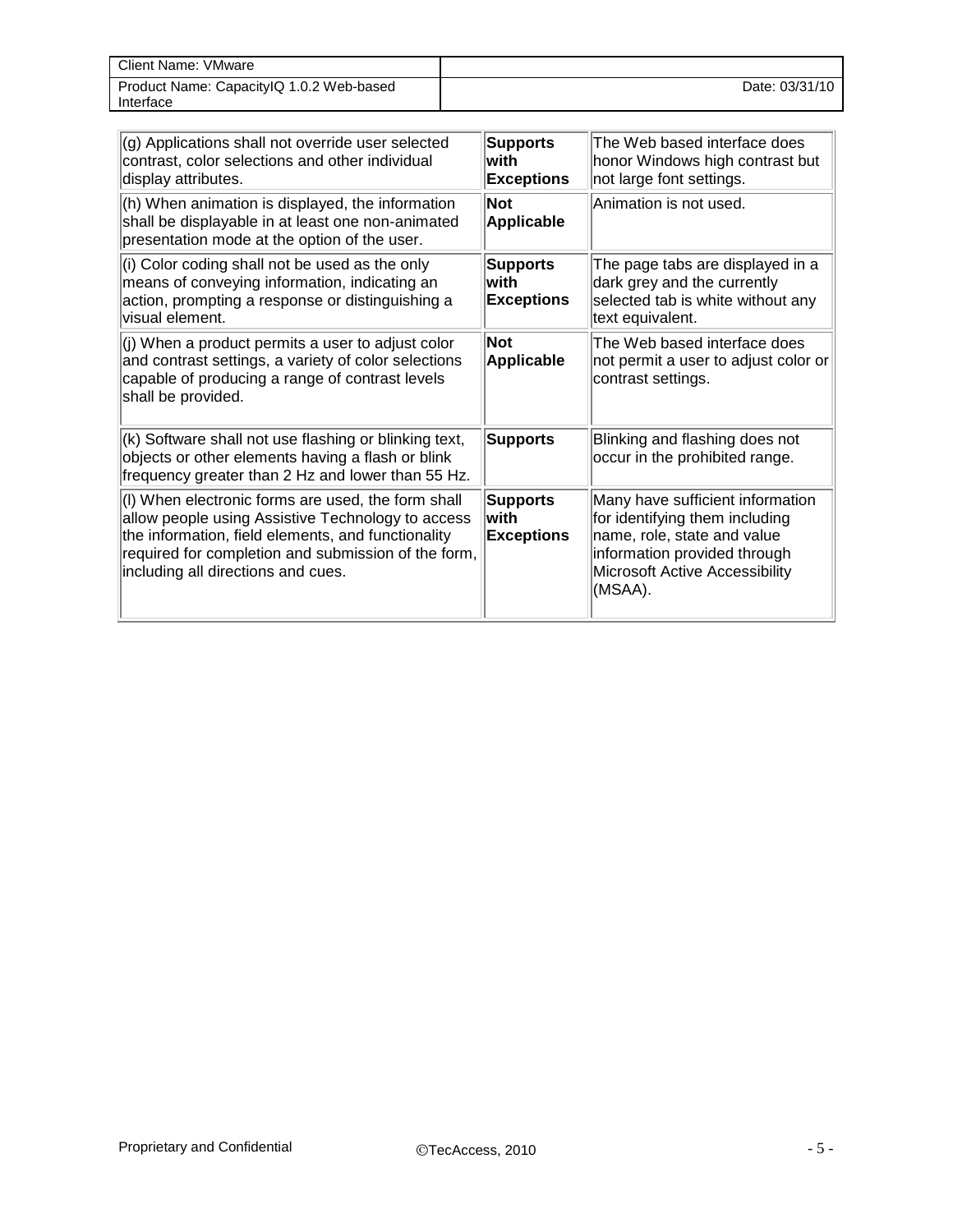| Client Name: VMware                                   |                |
|-------------------------------------------------------|----------------|
| Product Name: CapacityIQ 1.0.2 Web-based<br>Interface | Date: 03/31/10 |

| 1194.22 Web-based Internet Information and Applications                                                                                                                                                                                                                                                                 |                                           |                                                                                                                |
|-------------------------------------------------------------------------------------------------------------------------------------------------------------------------------------------------------------------------------------------------------------------------------------------------------------------------|-------------------------------------------|----------------------------------------------------------------------------------------------------------------|
| <b>Criteria</b>                                                                                                                                                                                                                                                                                                         | <b>Supporting</b><br><b>Features</b>      | <b>Remarks and explanations</b>                                                                                |
| (a) A text equivalent for every non-text<br>element shall be provided (e.g., via "alt",<br>"longdesc", or in element content).                                                                                                                                                                                          | <b>Supports with</b><br><b>Exceptions</b> | At least one image that appears to be a<br>spacer image does not have an alt tags or<br>text equivalent.       |
| (b) Equivalent alternatives for any<br>multimedia presentation shall be<br>synchronized with the presentation.                                                                                                                                                                                                          | Not<br><b>Applicable</b>                  | No multimedia is present.                                                                                      |
| (c) Web pages shall be designed so that all<br>information conveyed with color is also<br>available without color; for example, from<br>context or markup.                                                                                                                                                              | <b>Supports</b>                           | Color is not used as a sole means of<br>conveying information.                                                 |
| (d) Documents shall be organized so they<br>are readable without requiring an associated<br>style sheet.                                                                                                                                                                                                                | <b>Supports</b>                           | The Web based interface allows the user to<br>access and use the interface when style<br>sheets are disabled.  |
| (e) Redundant text links shall be provided<br>for each active region of a server-side<br>image map.                                                                                                                                                                                                                     | Not<br><b>Applicable</b>                  | Server-side image maps are not used.                                                                           |
| (f) Client-side image maps shall be provided<br>instead of server-side image maps except<br>where the regions cannot be defined with an<br>available geometric shape.                                                                                                                                                   | Not<br>Applicable                         | Client-side image maps are not used.                                                                           |
| (g) Row and column headers shall be<br>identified for data tables.                                                                                                                                                                                                                                                      | Not<br><b>Applicable</b>                  | Data tables are not present in the application.                                                                |
| (h) Markup shall be used to associate data<br>cells and header cells for data tables that<br>have two or more logical levels of row or<br>column headers.                                                                                                                                                               | <b>Not</b><br>Applicable                  | Data tables with two or more logical levels<br>are not present.                                                |
| (i) Frames shall be titled with text that<br>facilitates frame identification and<br>navigation.                                                                                                                                                                                                                        | <b>Does Not</b><br><b>Support</b>         | The Web based interface uses iframes, but<br>they do not have meaningful identification<br>such as title tags. |
| $\vert$ (j) Pages shall be designed to avoid causing<br>the screen to flicker with a frequency greater<br>than 2 Hz and lower than 55 Hz.                                                                                                                                                                               | <b>Supports</b>                           | Flickering does not occur in the prohibited<br>range.                                                          |
| $(k)$ A text-only page, with equivalent<br>information or functionality, shall be<br>provided to make a web site comply with the<br>provisions of this part, when compliance<br>cannot be accomplished in any other way.<br>The content of the text-only page shall be<br>updated whenever the primary page<br>changes. | Not<br><b>Applicable</b>                  | A text only page is not needed to access<br>information provided in the help files.                            |

 $\overline{a}$ 

 $\overline{a}$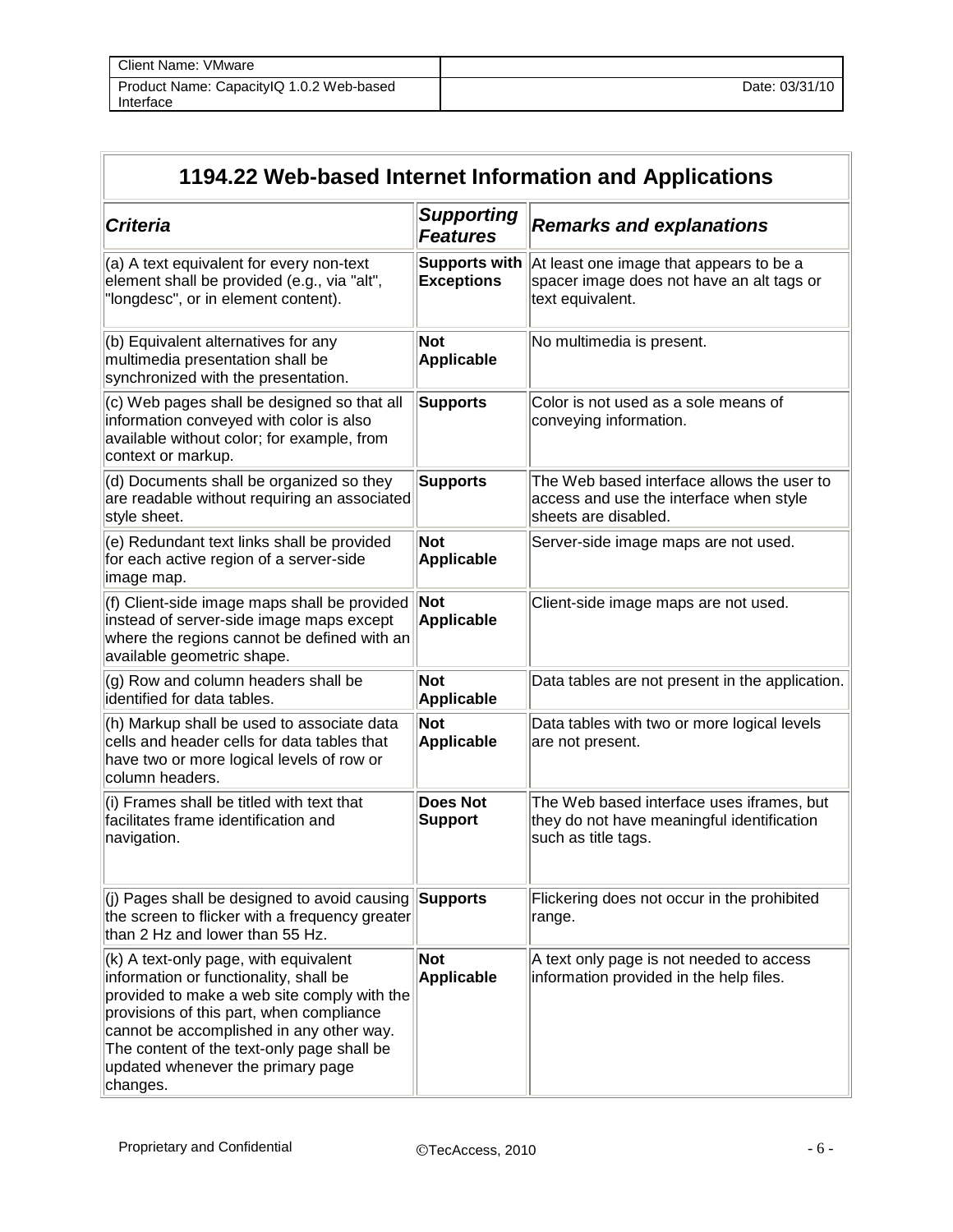| Client Name: VMware                      |                |
|------------------------------------------|----------------|
| Product Name: CapacityIQ 1.0.2 Web-based | Date: 03/31/10 |
| Interface                                |                |

## **1194.22 Web-based Internet Information and Applications**

| <b>Criteria</b>                                                                                                                                                                                                                                                                              | <b>Supporting</b><br><b>Features</b>      | <b>Remarks and explanations</b>                                                                                                    |
|----------------------------------------------------------------------------------------------------------------------------------------------------------------------------------------------------------------------------------------------------------------------------------------------|-------------------------------------------|------------------------------------------------------------------------------------------------------------------------------------|
| (I) When pages utilize scripting languages to<br>display content, or to create interface<br>elements, the information provided by the<br>script shall be identified with functional text<br>that can be read by Assistive Technology.                                                        | <b>Supports with</b><br><b>Exceptions</b> | When using the Web based client, the<br>interfaces are keyboard accessible or<br>readable with minor exceptions.<br>See 1194.21(a) |
| (m) When a web page requires that an<br>applet, plug-in or other application be<br>present on the client system to interpret<br>page content, the page must provide a link<br>to a plug-in or applet that complies with<br>§1194.21(a) through (I).                                          | <b>Not</b><br><b>Applicable</b>           | No applets or plugins are required.                                                                                                |
| (n) When electronic forms are designed to<br>be completed on-line, the form shall allow<br>people using Assistive Technology to<br>access the information, field elements, and<br>functionality required for completion and<br>submission of the form, including all<br>directions and cues. | <b>Exceptions</b>                         | Supports with See 1194.21(I) of the standards.                                                                                     |
| (o) A method shall be provided that permits<br>users to skip repetitive navigation links.                                                                                                                                                                                                    | <b>Does Not</b><br>Support                | The Web based interface) does not provide a<br>Skip Navigation link.                                                               |
| (p) When a timed response is required, the<br>user shall be alerted and given sufficient<br>time to indicate more time is required.                                                                                                                                                          | <b>Not</b><br><b>Applicable</b>           | There are no timed responses required.                                                                                             |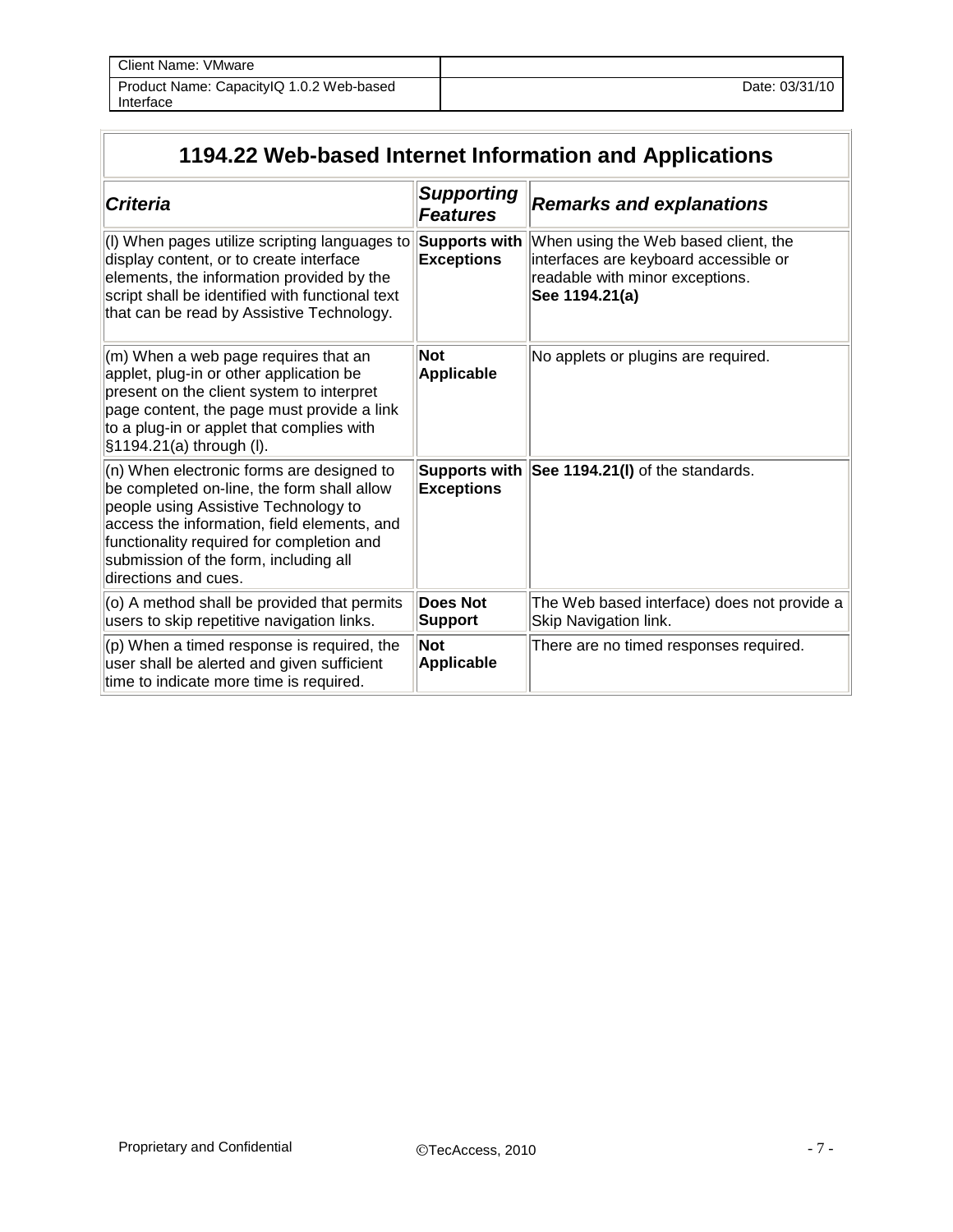| Client Name: VMware                                   |                |
|-------------------------------------------------------|----------------|
| Product Name: CapacityIQ 1.0.2 Web-based<br>Interface | Date: 03/31/10 |

| 1194.31 Functional Performance Criteria                                                                                                                                                                                                                                                                                          |                                      |                                                                                                                                                                                                               |  |  |
|----------------------------------------------------------------------------------------------------------------------------------------------------------------------------------------------------------------------------------------------------------------------------------------------------------------------------------|--------------------------------------|---------------------------------------------------------------------------------------------------------------------------------------------------------------------------------------------------------------|--|--|
| <b>Criteria</b>                                                                                                                                                                                                                                                                                                                  | <b>Supporting</b><br><b>Features</b> | <b>Remarks and explanations</b>                                                                                                                                                                               |  |  |
| (a) At least one mode of operation and<br>information retrieval that does not require<br>user vision shall be provided, or support for<br>Assistive Technology used by people who<br>are blind or visually impaired shall be<br>provided.                                                                                        | Supports with<br><b>Exceptions</b>   | The Web based interface has some limitations<br>that do not allow full support for screen reader<br>Assistive Technology. Please reference the<br>included 1194.21 and 1194.22 VPATs for<br>specific details. |  |  |
| (b) At least one mode of operation and<br>information retrieval that does not require<br>visual acuity greater than 20/70 shall be<br>provided in audio and enlarged print output<br>working together or independently, or<br>support for Assistive Technology used by<br>people who are visually impaired shall be<br>provided. | Supports with<br><b>Exceptions</b>   | Screen magnifiers do work with the the web<br>based interface. However, it does not honor<br>all Windows color and high contrast settings,<br>and increased text size.                                        |  |  |
| (c) At least one mode of operation and<br>information retrieval that does not require<br>user hearing shall be provided, or support<br>for Assistive Technology used by people<br>who are deaf or hard of hearing shall be<br>provided.                                                                                          | <b>Supports</b>                      | Hearing is not required.                                                                                                                                                                                      |  |  |
| (d) Where audio information is important for<br>the use of a product, at least one mode of<br>operation and information retrieval shall be<br>provided in an enhanced auditory fashion,<br>or support for assistive hearing devices<br>shall be provided.                                                                        | Not<br>Applicable                    | Audio is not present.                                                                                                                                                                                         |  |  |
| (e) At least one mode of operation and<br>information retrieval that does not require<br>user speech shall be provided, or support<br>for Assistive Technology used by people<br>with disabilities shall be provided.                                                                                                            | <b>Supports</b>                      | User speech is not required.                                                                                                                                                                                  |  |  |
| (f) At least one mode of operation and<br>information retrieval that does not require<br>fine motor control or simultaneous actions,<br>and is operable with limited reach and<br>strength shall be provided.                                                                                                                    | Supports with<br><b>Exceptions</b>   | Some user interface elements are not<br>keyboard accessible. Please refer to 1194.21<br>and 1194.22 for details.                                                                                              |  |  |